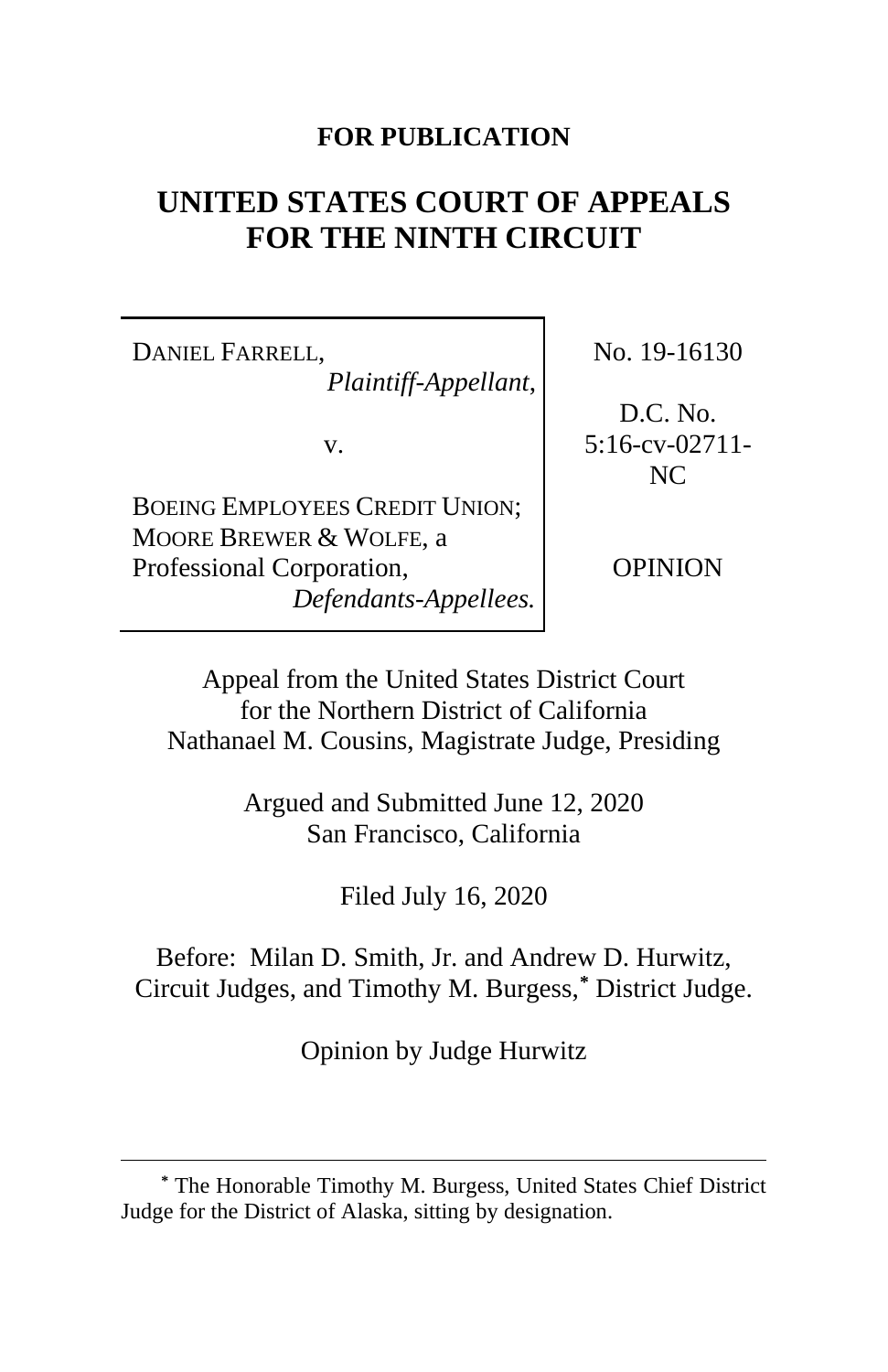# **SUMMARY[\\*\\*](#page-1-0)**

## **Fair Debt Collection Practices Act**

The panel affirmed the district court's summary judgment in favor of defendants on claims that the garnishment of plaintiff's wages violated the Fair Debt Collection Practices Act and California law.

Defendant obtained a judgment debt against plaintiff in California state court in 2010. Plaintiff moved to Indiana in 2012. Defendant obtained a California wage garnishment order against plaintiff's federal employer, which garnished his wages from 2012 to 2015. Plaintiff moved to Texas in 2014. He alleged that the continued garnishment of his wages, absent domestication of the California judgment in Indiana and Texas, violated the FDCPA and California law.

The panel held that the Hatch Act Reform Amendments of 1993, 5 U.S.C. § 5520a(b), waived the federal government's sovereign immunity and subjected a federal employee's pay to "legal process in the same manner and to the same extent as if the agency were a private person." Thus, federal employees' wages are subject to garnishment to the extent allowed by state law. The panel held that plaintiff's wages were properly garnished under California law because the California court issuing the garnishment order had jurisdiction over the garnishee, which was the federal government, and defendant did not need to

<span id="page-1-0"></span>**<sup>\*\*</sup>** This summary constitutes no part of the opinion of the court. It has been prepared by court staff for the convenience of the reader.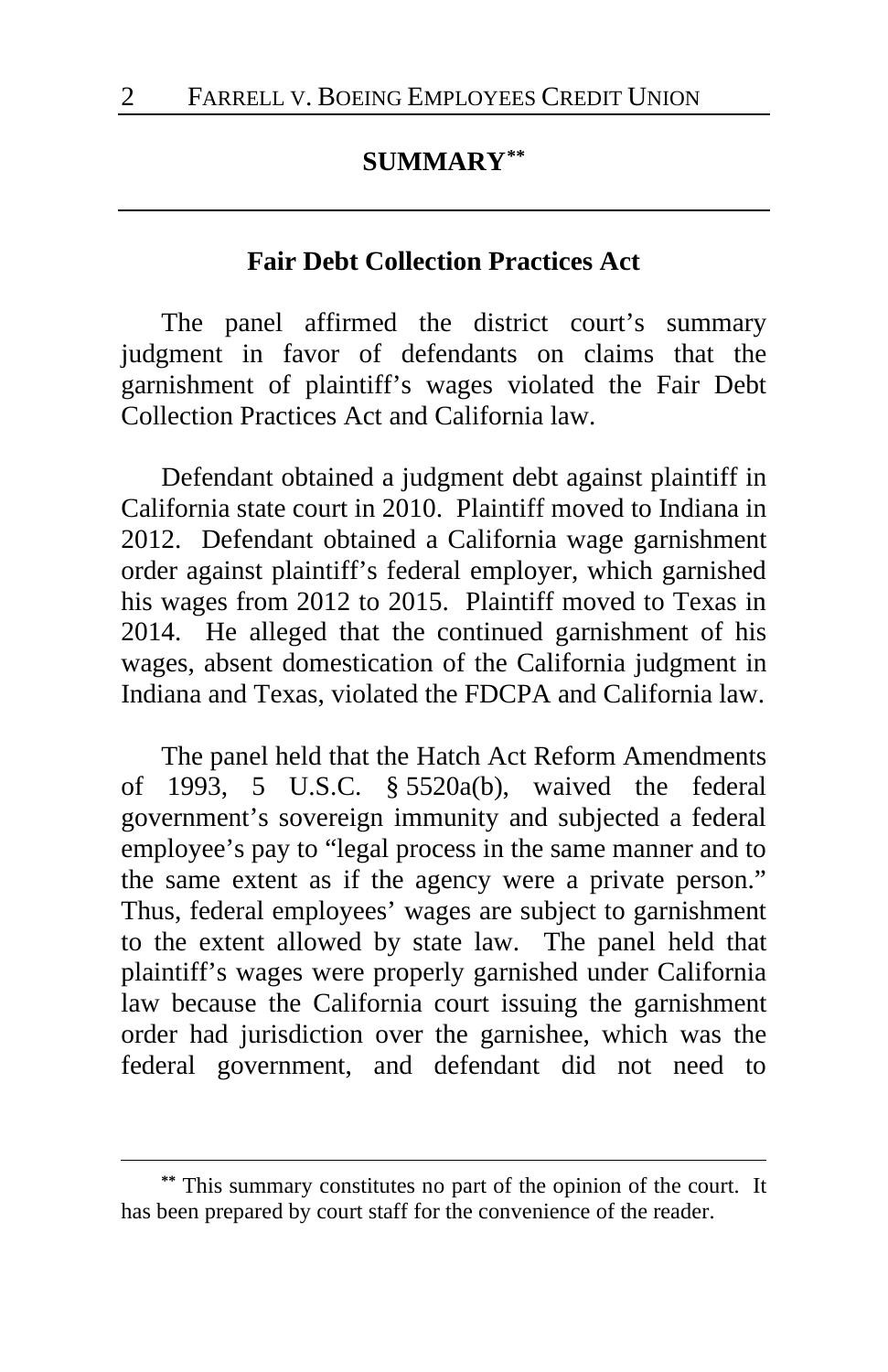domesticate the California judgment in any other state to reach plaintiff's federal wages.

## **COUNSEL**

Matthew M. Loker (argued) and Abbas Kazerounian, Kazerouni Law Group APC, Arroyo Grande, California, for Plaintiff-Appellant.

Eric A. Schneider (argued) and David J. Billings, Anderson McPharlin & Conners LLP, Los Angeles, California, for Defendants-Appellees.

## **OPINION**

HURWITZ, Circuit Judge:

In 2010, Boeing Employees Credit Union ("BECU") obtained a California state court judgment against Daniel Farrell. In 2012, BECU obtained an earnings withholding order (the California equivalent of a wage garnishment order) from the state court and served it on the federal government, Farrell's employer. Farrell had moved from California to Indiana shortly before the order was served; he later moved to Texas but remained employed by the federal government while living in each state.

The issue for decision is whether the federal statute permitting garnishment of federal employees' wages, 5 U.S.C. § 5520a, allowed the continuing garnishment of Farrell's wages under the California order after he left that state, or whether BECU was instead required to domesticate the California judgment first in Indiana and then in Texas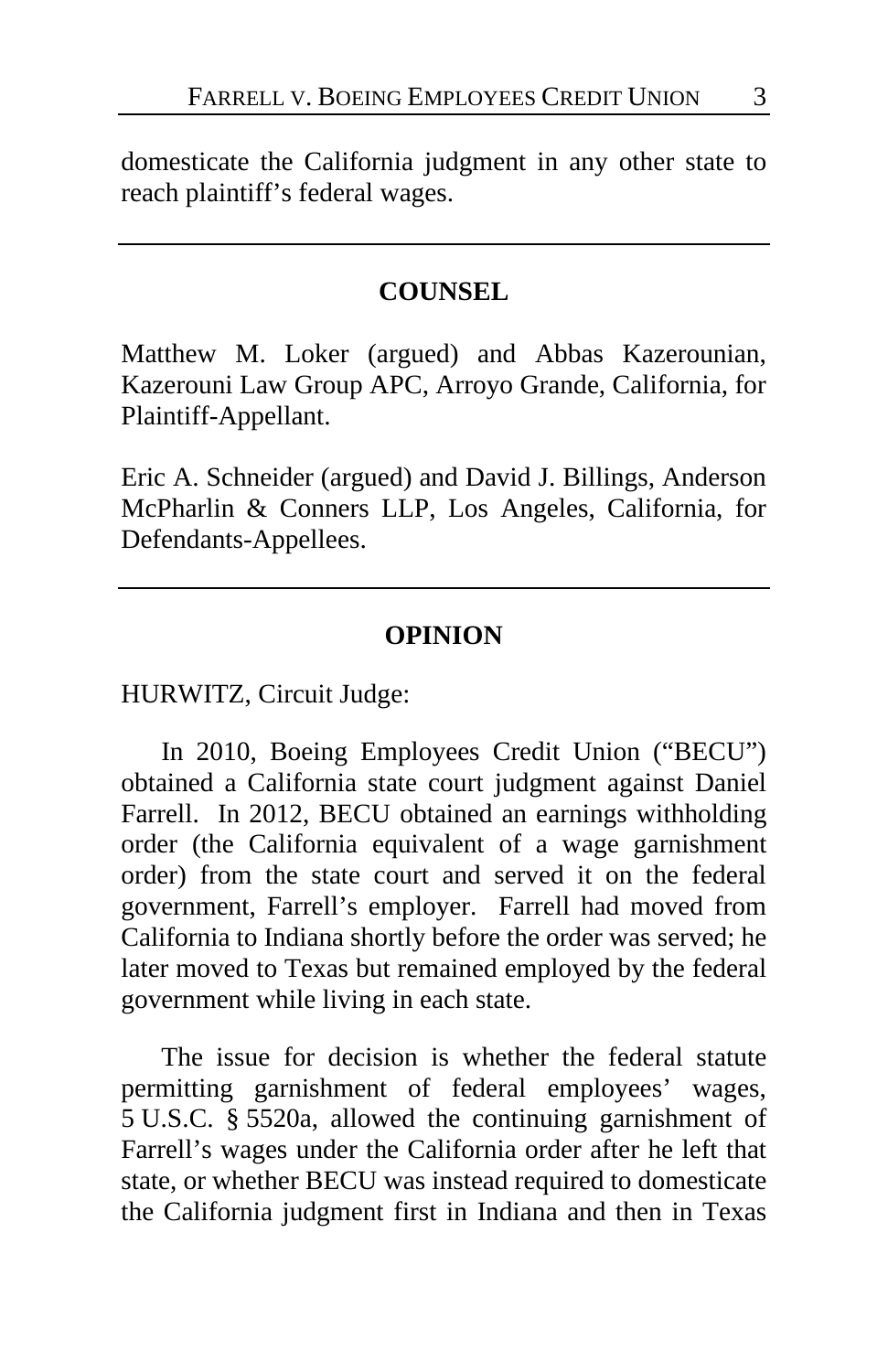and pursue post-judgment collection efforts in each of those states. We hold that because the garnishment order was properly served on the federal government and Farrell remained a government employee, his federal wages were properly garnished under the California order. We therefore affirm the judgment of the district court.

#### **I**

Farrell is a civilian employee of the Department of Defense ("DOD"). In 2009, Farrell purchased a vehicle through an installment contract later assigned to BECU. After Farrell defaulted on the contract, BECU obtained a default judgment in California state court in 2010.

In 2012, Farrell moved to Indiana, but remained a federal employee. Shortly thereafter, a law firm representing BECU obtained a California earnings withholding order pursuant to California Civil Procedure Code § 706.021 and served it on the DOD. Pursuant to the order, the DOD garnished Farrell's wages from 2012 to 2015 to satisfy the outstanding judgment. Farrell moved from Indiana to Texas in 2014.

In 2016, Farrell sued BECU and its lawyers (collectively, "BECU") in California state court, alleging that the continued garnishment of his wages absent domestication of the California judgment in Indiana and Texas violated the Fair Debt Collection Practices Act, 15 U.S.C. § 1692 *et seq.*, and California law. After removal, the district court granted summary judgment to BECU and Farrell appealed.

This Court affirmed in part, vacated in part, and remanded. *Farrell v. Boeing Emps. Credit Union*, 761 F. App'x 682 (9th Cir. 2019). The panel first held that Farrell's judgment debt was within the purview of 5 U.S.C. § 5520a and its implementing regulations. *Id.* at 684–85. The panel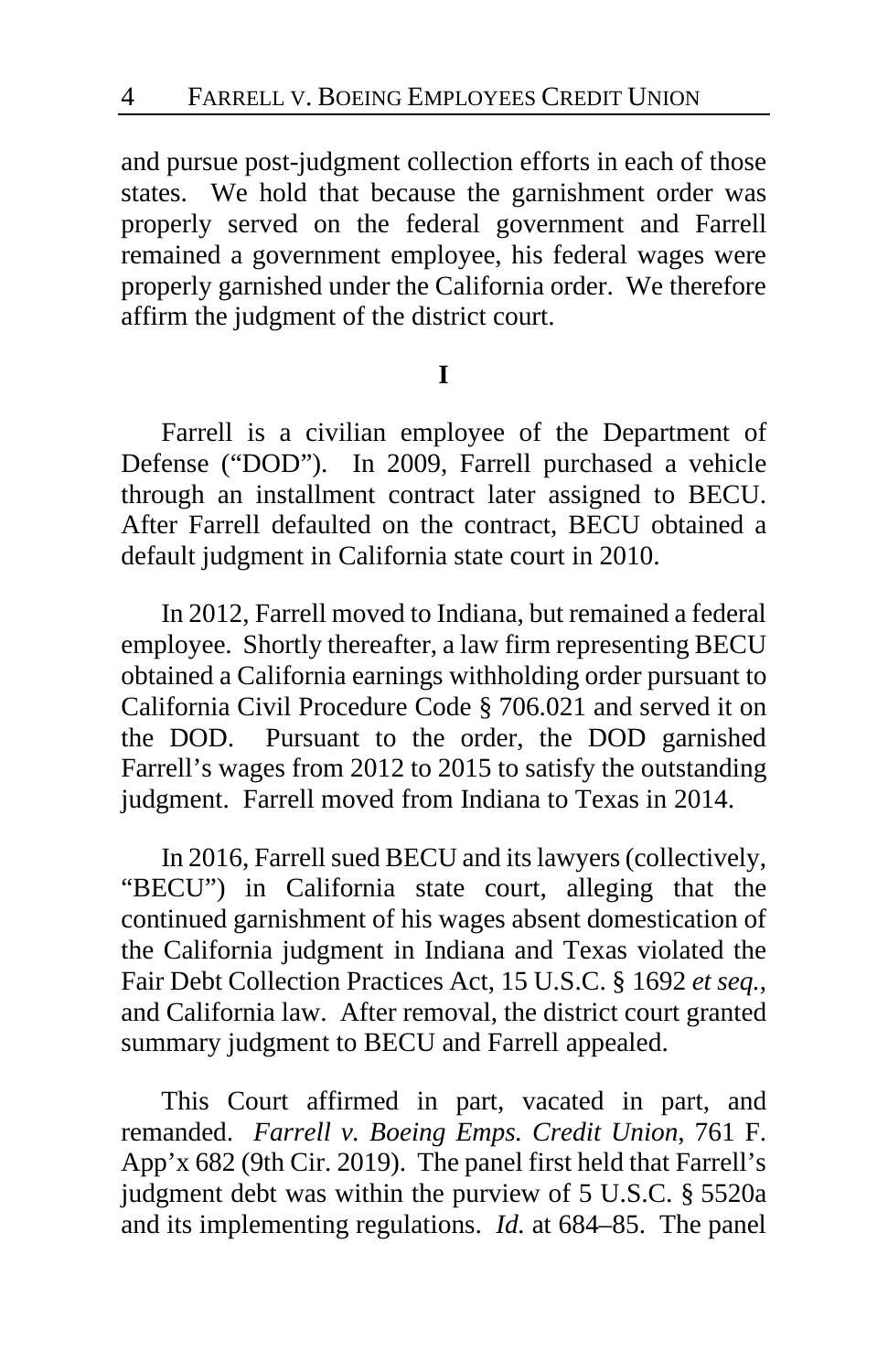then noted that whether the statute "requires compliance with the garnishment laws of the state of the debtor's residence appears to present an issue of first impression" and vacated and remanded for a complete analysis of the issue. *Id.* at 685. On remand, the district court was also instructed to consider: (1) the potential application of Indiana and Texas judgment domestication statutes; (2) "the lack of a clear statutory mandate allowing for interstate garnishment of federal employees' wages in the commercial debt context, in contrast to the family law context"; and (3) the amount of deference owed to the views of the Office of Personnel Management ("OPM"). *Id*.

On remand, the district court again granted summary judgment to BECU. The court found the Indiana and Texas domestication statutes irrelevant, because the garnishment order had been properly served on Farrell's employer, the federal government, and Farrell remained employed by the government throughout the relevant period. The court did not find the lack of statutory authority for interstate garnishment dispositive given the appropriate service of the California earnings withholding order on the federal government and Farrell's continued federal employment. Finally, the district court determined that OPM had not directly spoken on this issue. Farrell again appealed. We have jurisdiction under 28 U.S.C. § 1291 and review the summary judgment de novo. *Comcast of Sacramento I, LLC v. Sacramento Metro. Cable Television Comm'n*, 923 F.3d 1163, 1168 (9th Cir. 2019).

#### **II**

Garnishment is a civil action brought by a creditor against a third party, seeking access to the debtor's property in the hands of the third party. *See Wash. State Dep't of Soc. & Health Servs. v. Guardianship Estate of Keffeler*, 537 U.S.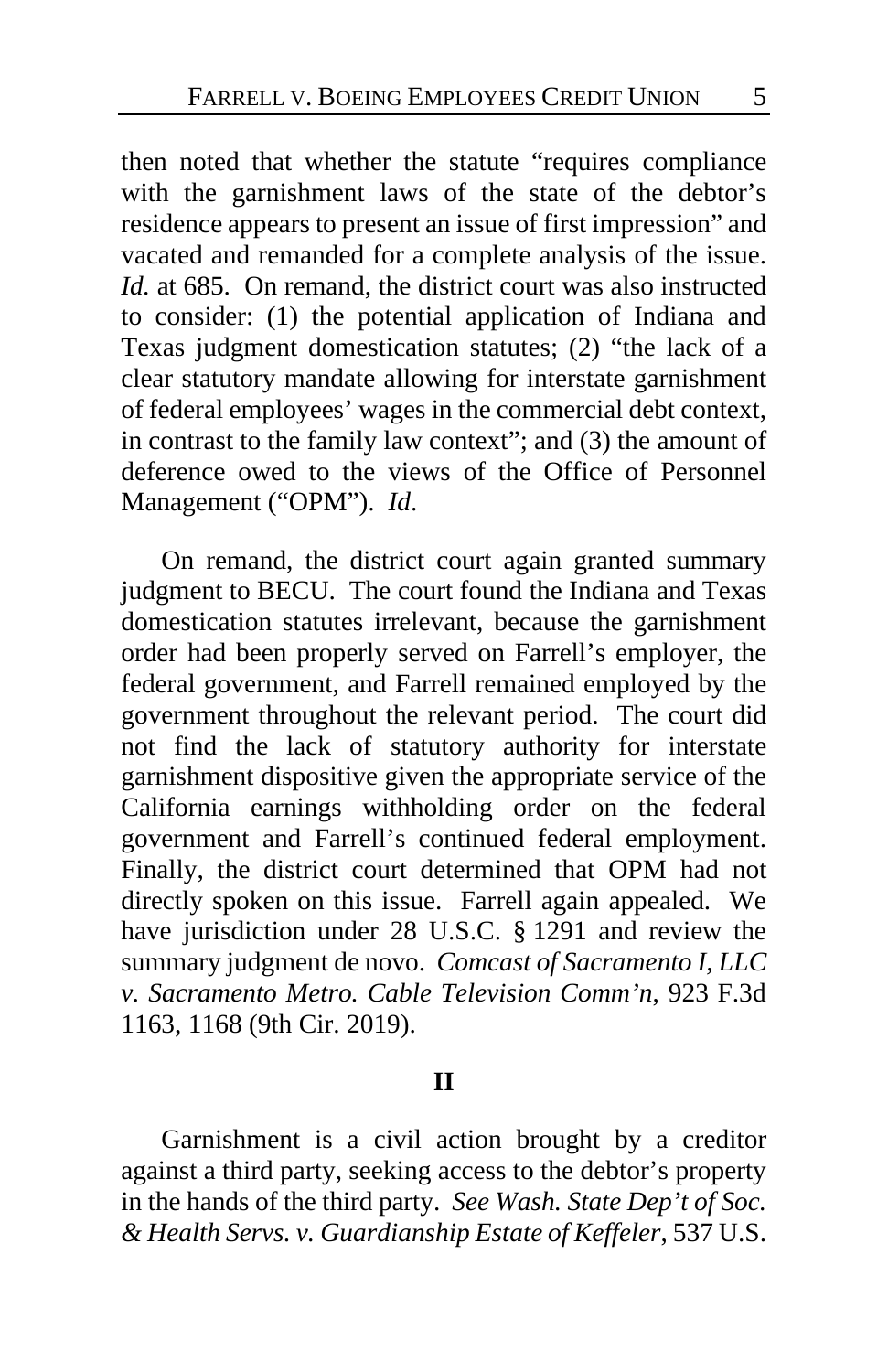371, 383 (2003) (citing Black's Law Dictionary 689 (7th ed. 1999)). Garnishment, traditionally a creature of state law, *see Harris v. Balk*, 198 U.S. 215, 222 (1905), can reach wages owed by an employer to the debtor, *see United States v. Morton*, 467 U.S. 822, 832 & n.15 (1984). Because garnishment is a suit against the third-party garnishee, not the debtor, a federal employee's wages may not be garnished absent a waiver of sovereign immunity. *See Franchise Tax Bd. of Cal. v. U.S. Postal Serv.*, 467 U.S. 512, 516–17 (1984) ("[U]nless waived, sovereign immunity prevents the creditor of a federal employee from collecting a debt through a judicial order requiring the United States to garnishee the employee's salary.").

The Hatch Act Reform Amendments of 1993 waived the federal government's sovereign immunity and subjected a federal employee's pay to "legal process in the same manner and to the same extent as if the agency were a private person." 5 U.S.C. § 5520a(b). Legal process includes "any writ, order, summons, or other similar process in the nature of garnishment" authorized under state or local law that "orders the employing agency of such employee to withhold an amount from the pay of such employee" to satisfy a debt. *Id.* § 5520a(a)(3). The statute was designed to "remove federal employees' immunity from garnishment" and treat them "the same as all other Americans." S. Rep. No. 103- 57, at 9 (1993). By subjecting the pay of federal employees to the process applicable to pay from private employers, the statute incorporates state law, *see First Va. Bank v. Randolph*, 110 F.3d 75, 79 (D.C. Cir. 1997), and thus makes "federal employees' wages subject to garnishment only to this extent," S. Rep. No. 103-57, at 6.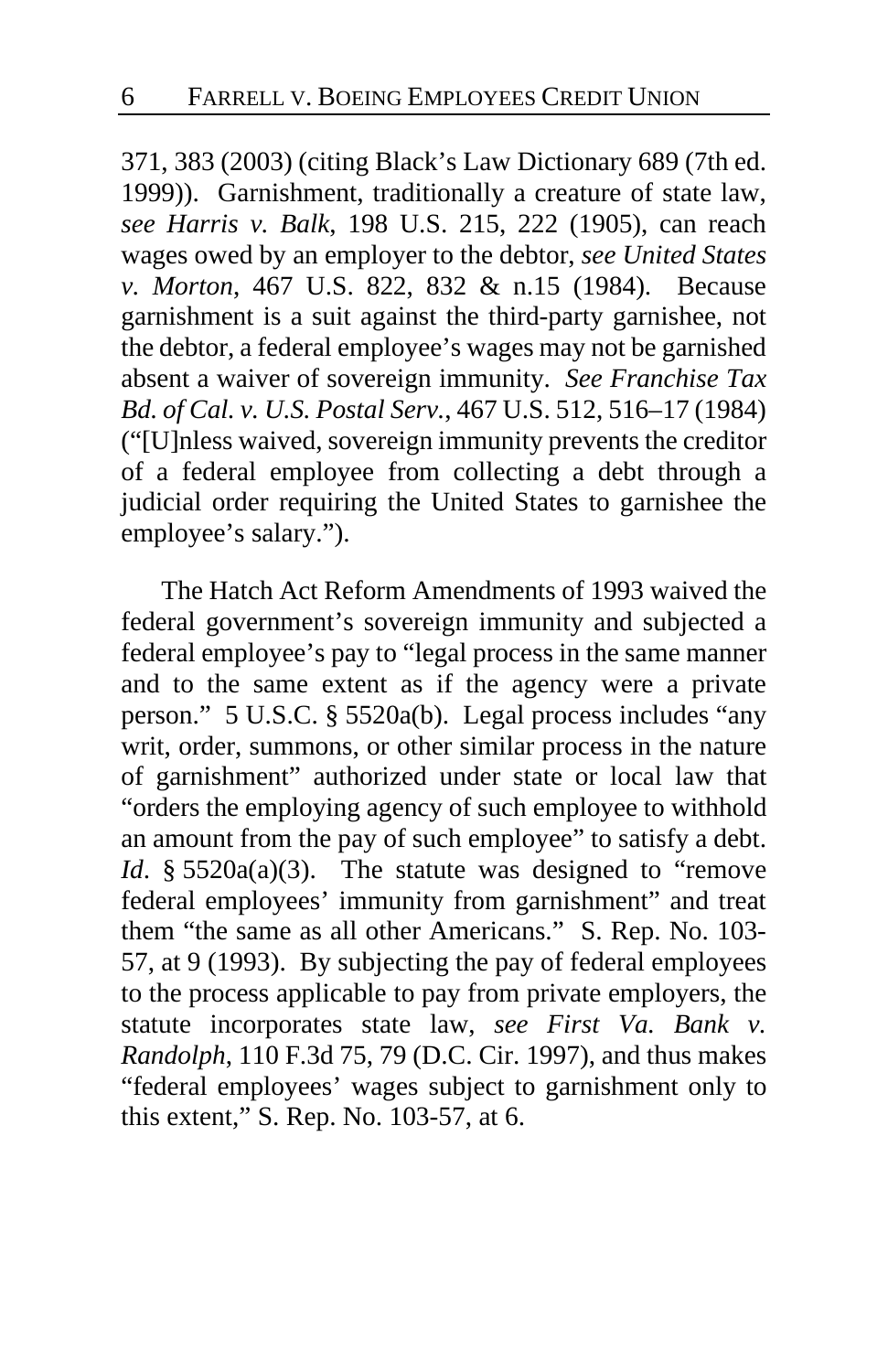### **A**

Thus, the central question is whether Farrell's federal wages were properly garnished under California law. In California, "[e]xcept as otherwise provided by law, all property of the judgment debtor is subject to enforcement of a money judgment." Cal. Civ. Proc. Code § 695.010(a). That property includes wages owed to the debtor by the employer; California law allows a judgment creditor to obtain an earnings withholding order that can be served on the debtor's employer. *See* Cal. Civ. Proc. Code §§ 706.021, 706.121. Farrell does not contest the underlying judgment, the validity of the earnings withholding order obtained by BECU, or its service on his employer, the federal government. Therefore, the issue boils down to whether the garnishment order was, as federal law requires, issued by "a court of competent jurisdiction."  $5 \text{ U.S.C.}$  §  $5520a(a)(3)(A)$ .

That was the case here. A California court issuing a garnishment order need only have jurisdiction over the thirdparty garnishee, not the debtor. *See State v. Sec. Sav. Bank*, 199 P. 791, 794 (Cal. 1921), *aff'd*, 263 U.S. 282 (1923). Here, the garnishee is the federal government, which has designated agents to accept service of process, 5 C.F.R. § 582.201, and has agreed to comply with state garnishment orders, 5 C.F.R. § 582.305.

Although domestication of a state judgment in another state is typically required to conduct post-judgment enforcement proceedings in the latter state, *see Baker by Thomas v. Gen. Motors Corp.*, 522 U.S. 222, 235, 238–39 (1998), BECU never sought to conduct such proceedings in either Indiana or Texas. Rather, BECU enforced the California judgment through the California wage execution order against the federal government, garnishing money owed by the employer to Farrell. *See* 2 Witkin, Cal. Proc.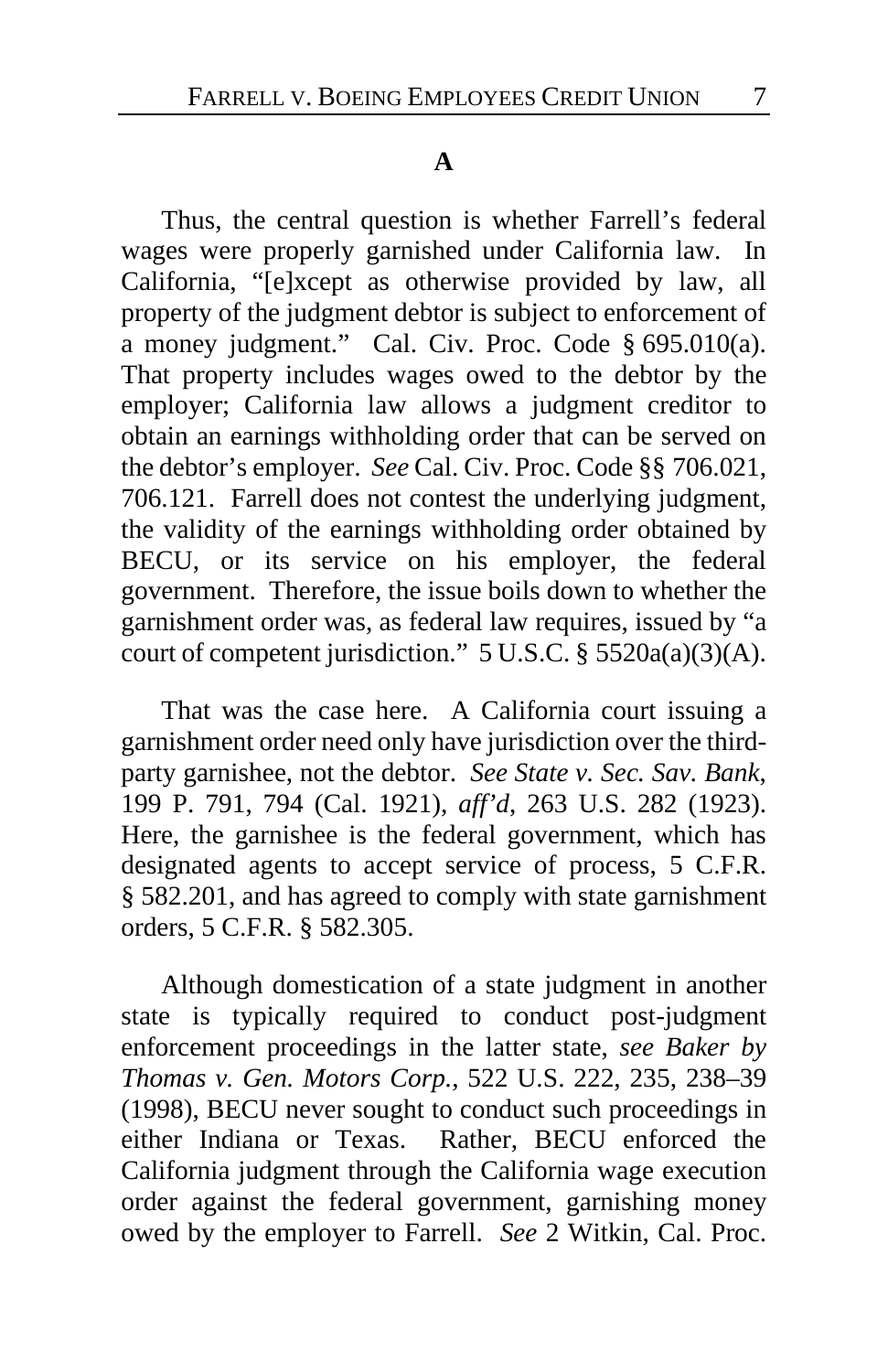5th Juris., Garnishment § 248 (2020). Because there is no dispute that the federal government was subject to the jurisdiction of the California court and owed the wages garnished, there was no violation of federal law. Therefore, BECU did not need to domesticate the California judgment in any other state to reach Farrell's federal wages.

Our conclusion is supported by the opinion of the Federal Circuit in *Millard v. United States*, 916 F.2d 1 (Fed. Cir. 1990). In *Millard*, a retired Army member sued the federal government after it garnished his wages pursuant to a California wage assignment order. *Id.* at 4–5. Interpreting California law and an analogous federal statute, the court rejected Millard's argument that domestication was required because he actually received his pay outside of California. *Id.* at 7. Rather, the court concluded, the garnishment was valid because the California courts had jurisdiction over the federal government, the garnishee. *Id.* (collecting cases).

### **B**

Farrell's remaining arguments are unpersuasive.

Farrell first relies on the prior panel's observation about "the lack of a clear statutory mandate allowing for interstate garnishment of federal employees' wages in the commercial debt context, in contrast to the family law context." *Farrell*, 761 F. App'x at 685 (citing 42 U.S.C. § 666(b)(9)). But, although the observation is accurate, there are material differences between the two statutory schemes. *See Barnhart v. Peabody Coal Co.*, 537 U.S. 149, 168 (2003) (attributing significance to exclusions only if the provisions are sufficiently similar). Unlike the garnishment statute at issue in this case, 5 U.S.C. § 5520a, the relevant section of the domestic relations statute, 42 U.S.C. § 666(b), applies to *all* employers, not just the federal government. *See, e.g.*,